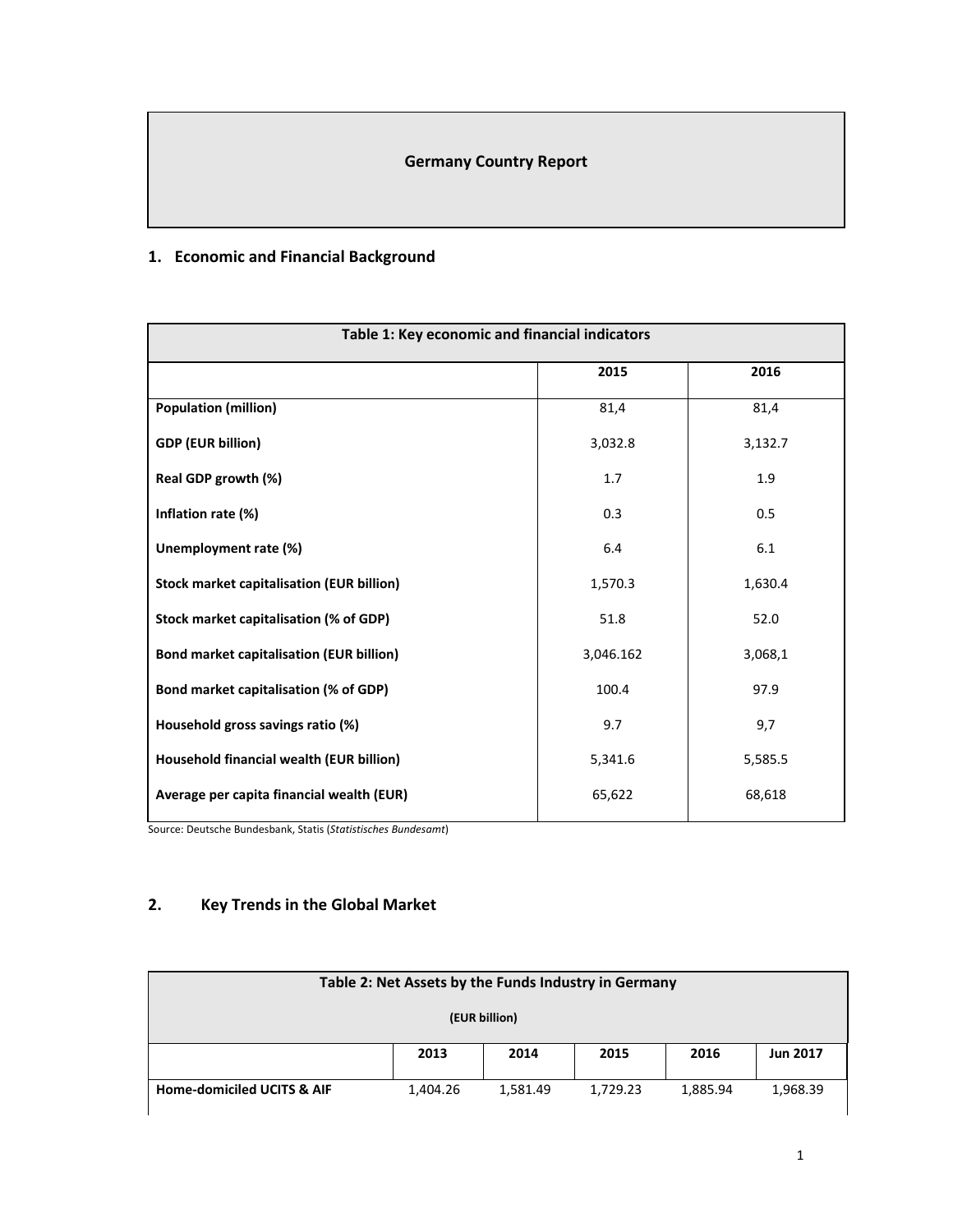| <b>Funds domiciled abroad and</b><br>promoted by national providers | 291.1   | 334.4   | 383.8   | 396.61   | 422.19   |
|---------------------------------------------------------------------|---------|---------|---------|----------|----------|
| <b>Total AuM</b>                                                    | 1.695.4 | 1.915.3 | 2.114.0 | 2,282.55 | 2,390.58 |
| $SO$ urca: $RVI$                                                    |         |         |         |          |          |

Source: BVI

| Table 3: Net Sales of Investment Funds in Germany         |          |           |           |            |          |  |  |  |
|-----------------------------------------------------------|----------|-----------|-----------|------------|----------|--|--|--|
| (EUR million)                                             |          |           |           |            |          |  |  |  |
| Jan-Jun<br>2014<br>2016<br>2013<br>2015<br>2017           |          |           |           |            |          |  |  |  |
| <b>Home-domiciled UCITS &amp; AIF</b>                     | 87,116.5 | 94,418.29 | 148,376.3 | 110,597.2  | 55,606.9 |  |  |  |
| Foreign domiciled funds promoted by<br>national providers | 7,403.6  | 27,674.30 | 41,421.5  | $-7,249.6$ | 20,141.7 |  |  |  |
| <b>Total net sales</b>                                    | 94,287.2 | 122,092.6 | 189,797.8 | 103,347.6  | 75,748.6 |  |  |  |
| Foreign-domiciled funds promoted<br>by foreign providers  | 1,428.1  | 1,794.2   | 1,597.1   | 1,543.7    | 1,383.7  |  |  |  |

Source: BVI

In June 2017 the assets under management of home-domiciled UCITS and AIFs grew by 4.4 percent since the end of 2016 reaching the amount of EUR 2.0 trillion after EUR 1.9 trillion at the end of last year. This was mainly due to the fact of high overall net sales. Including funds domiciled abroad and promoted by national providers the growth rate of AUM was 4.7 percent in mid‐2017 compared with the end of 2016. AUM grew to EUR 2.4 trillion. Inflows of these foreign domiciled funds of EUR 20.1 billion are the cause for the higher growth of the total industry in comparison to the home‐ domiciled products. Also the real foreign funds show inflows of EUR 1.4 billion. Nevertheless investors and especially institutional investors were mainly interested in German fund products in the first half of 2017.

With 2016 it is the third year in a row with net inflows above EUR 100 billion for the German funds. After the all-time high of net sales in 2015 (EUR 190 billion) the EUR 103 billion of 2016 represent again a good year for the German fund industry. In the last 5 years together net sales reach in total more than EUR 600 billion which matches nearly one third of the AUMs at the end of 2016. Inflows of German funds in the first half of 2017 reached half of the inflows of 2016. If this trend goes on, we will reach another year with more than EUR 100 billion of net sales.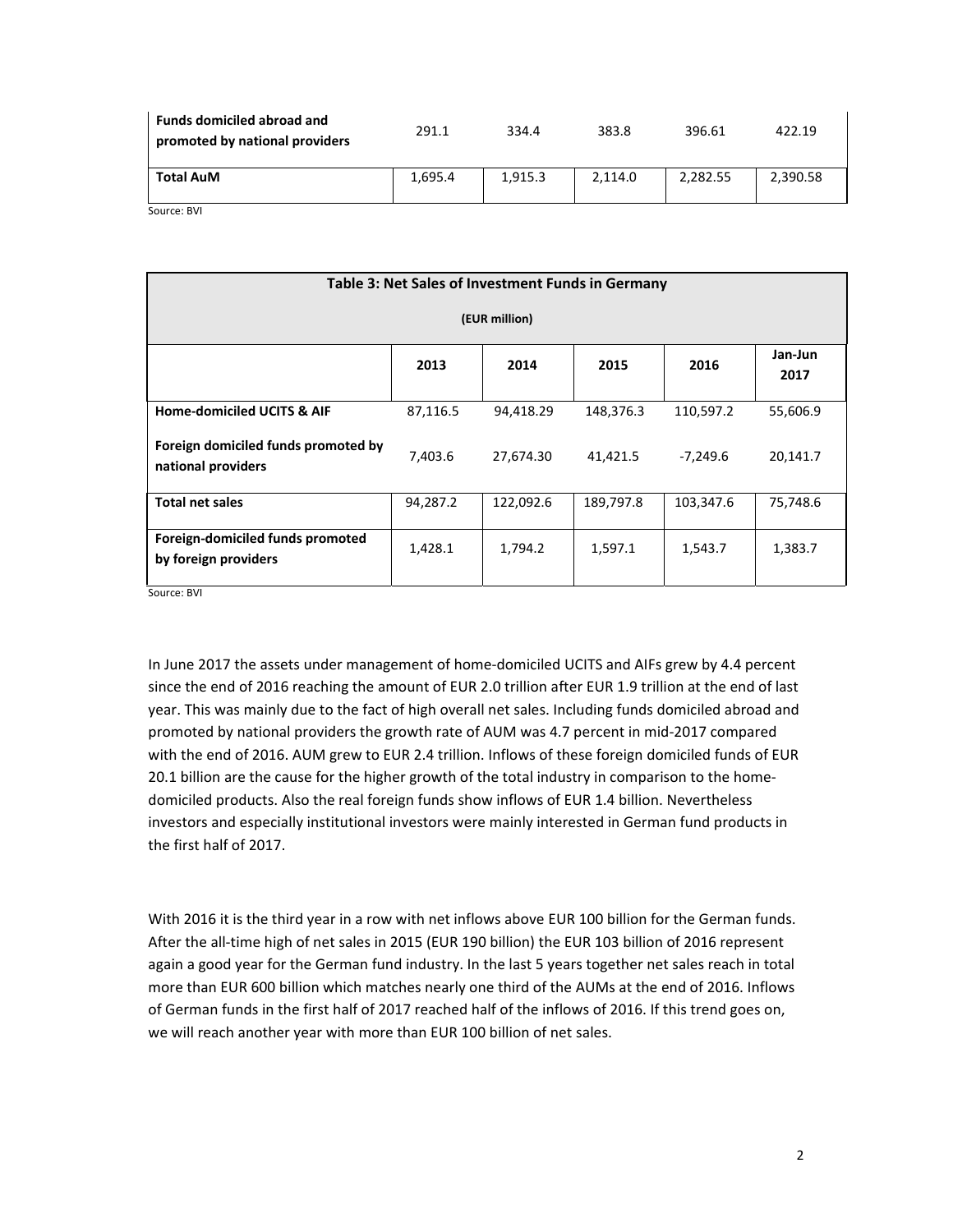# **3. Key Trends in the UCITS Market**

| Table 4: UCITS Assets by Fund Type                 |        |        |        |  |  |  |  |  |
|----------------------------------------------------|--------|--------|--------|--|--|--|--|--|
| (EUR billion)                                      |        |        |        |  |  |  |  |  |
| 2015<br>2016<br><b>Jun 2017</b>                    |        |        |        |  |  |  |  |  |
| <b>Equity funds</b>                                | 167.24 | 176.22 | 189.71 |  |  |  |  |  |
| <b>Bond funds</b>                                  | 61.95  | 65.47  | 66.86  |  |  |  |  |  |
| <b>Multi-assets funds</b>                          | 64.45  | 71.03  | 79.90  |  |  |  |  |  |
| <b>Money market funds</b>                          | 2.90   | 2.54   | 2.42   |  |  |  |  |  |
| <b>Guaranteed/protected funds</b>                  | 0.17   | 0.18   | 0.18   |  |  |  |  |  |
| Absolute Return Innovative Strategies (ARIS) funds | 2.36   | 3.28   | 3.26   |  |  |  |  |  |
| Other                                              | 10.78  | 9.77   | 9.42   |  |  |  |  |  |
| <b>Total</b>                                       | 309.85 | 328.48 | 351.75 |  |  |  |  |  |
| of which                                           |        |        |        |  |  |  |  |  |
| <b>ETFs</b>                                        | 48.09  | 48.78  | 52.21  |  |  |  |  |  |
| <b>Funds of funds</b>                              | 15.11  | 17.60  | 23.00  |  |  |  |  |  |

| Table 5: Net Sales of UCITS by Fund Type           |           |           |           |  |  |  |  |
|----------------------------------------------------|-----------|-----------|-----------|--|--|--|--|
| (EUR million)                                      |           |           |           |  |  |  |  |
| 2016<br>2015<br><b>Jan-Jun 2017</b>                |           |           |           |  |  |  |  |
| <b>Equity funds</b>                                | 8,923.11  | 4,604.75  | 3,078.38  |  |  |  |  |
| <b>Bond funds</b>                                  | 1,488.69  | 3,163.57  | 1,959.69  |  |  |  |  |
| <b>Multi-asset funds</b>                           | 12,971.17 | 5,490.18  | 6,315.84  |  |  |  |  |
| <b>Money market funds</b>                          | 379.70    | $-285.22$ | $-177.20$ |  |  |  |  |
| Guaranteed/protected funds                         | 23.70     | 13.79     | 3.08      |  |  |  |  |
| Absolute Return Innovative Strategies (ARIS) funds | 80.40     | 121.16    | 7.44      |  |  |  |  |
| <b>Other funds</b>                                 | 171.58    | $-137.69$ | $-104.27$ |  |  |  |  |
| <b>Total</b>                                       | 24,038.36 | 12,970.56 | 11,082.96 |  |  |  |  |
| of which                                           |           |           |           |  |  |  |  |
| <b>ETFs</b>                                        | 7,170.88  | $-11.13$  | 1,480.88  |  |  |  |  |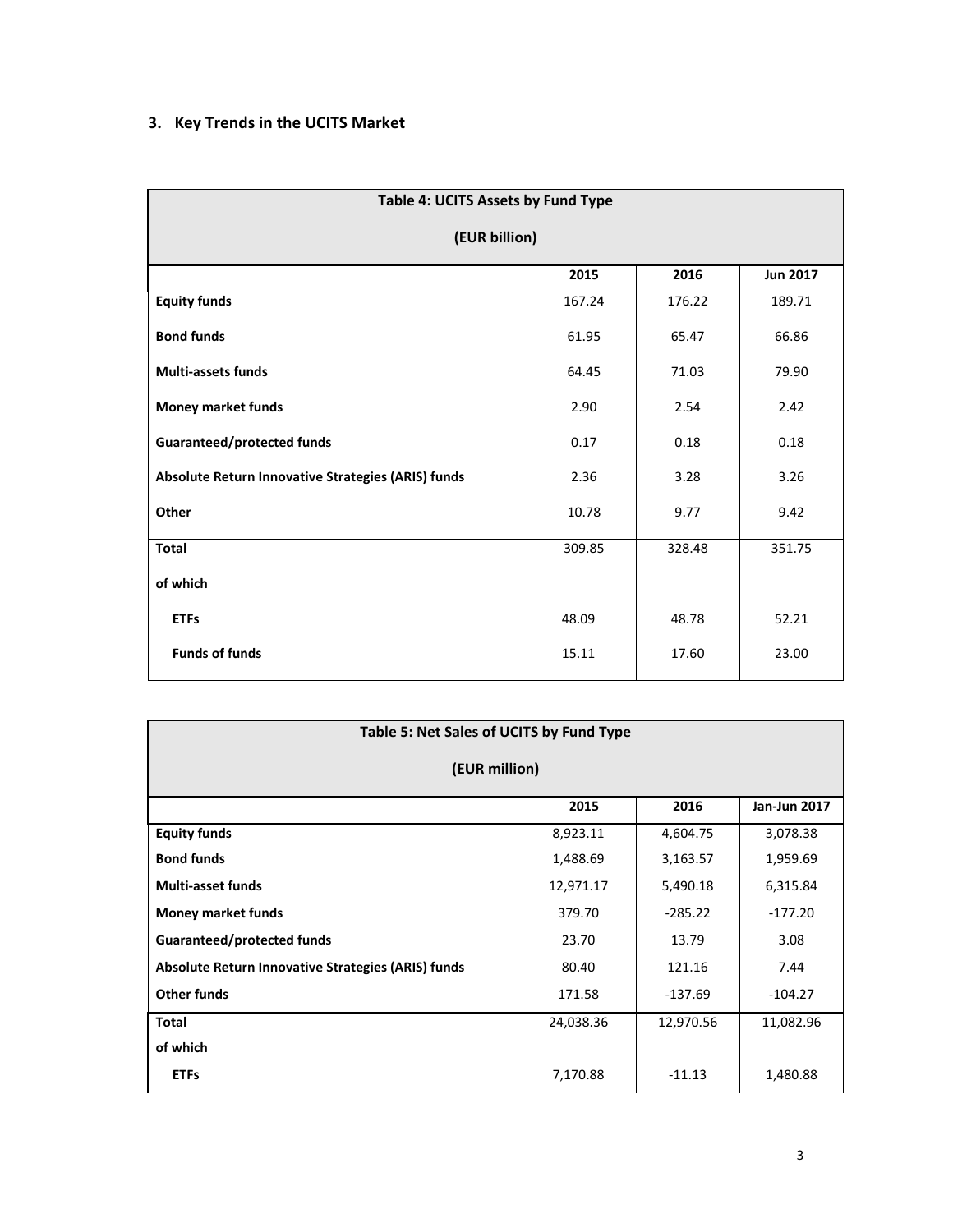| <b>FOFs</b> | 2,264.05 | 2,435.26 | 802.67 |
|-------------|----------|----------|--------|
|             |          |          |        |

Only the assets of equity funds, bond funds and multi‐asset funds show an increase in assets under management (AUM) in the first half of 2017 compared with the last year's end. As in the year before the biggest winners were equity (+ EUR 13.5 billion) and balanced funds (+ EUR 8.9 billion). Bond funds grew again with EUR 1.4 billion to EUR 66.9 billion. They stayed the third largest asset class after equity with EUR 189.7 billion and balanced funds with EUR 79.9 billion.

Looking at the net sales from January to June 2017 the ranking of these asset classes is different. While balanced/multi asset funds attract EUR 6.3 billion of investor's net sales, equity funds followed on second place with EUR 3.1 billion and bond funds on third position with EUR 2.0 billion.

|  |  |  |  |  | 4. Key Trends in the AIF Market |
|--|--|--|--|--|---------------------------------|
|--|--|--|--|--|---------------------------------|

| Table 6: AIF Assets by Fund Type                   |          |          |          |  |  |  |  |  |
|----------------------------------------------------|----------|----------|----------|--|--|--|--|--|
| (EUR billion)                                      |          |          |          |  |  |  |  |  |
| 2015<br><b>Jun 2017</b><br>2016                    |          |          |          |  |  |  |  |  |
| <b>Equity funds</b>                                | 87.76    | 96.97    | 103.19   |  |  |  |  |  |
| <b>Bond funds</b>                                  | 359.85   | 388.97   | 392.95   |  |  |  |  |  |
| <b>Multi-asset funds</b>                           | 749.07   | 813.40   | 833.71   |  |  |  |  |  |
| <b>Money market funds</b>                          | 6.26     | 5.21     | 5.31     |  |  |  |  |  |
| <b>Guaranteed/protected funds</b>                  |          |          |          |  |  |  |  |  |
| Absolute Return Innovative Strategies (ARIS) funds | 1.15     | 0.98     | 2.14     |  |  |  |  |  |
| <b>Real estate funds</b>                           | 137.95   | 150.70   | 157.12   |  |  |  |  |  |
| <b>Other funds</b>                                 | 77.33    | 101.23   | 119.46   |  |  |  |  |  |
| <b>Total</b>                                       | 1,419.38 | 1,557.45 | 1,613.88 |  |  |  |  |  |
| of which:                                          |          |          |          |  |  |  |  |  |
| <b>ETFs</b>                                        |          |          |          |  |  |  |  |  |
| <b>Funds of funds</b>                              | 58.30    | 68.97    | 74.88    |  |  |  |  |  |
| <b>Institutional funds</b>                         | 1,309.27 | 1,443.18 | 1,500.09 |  |  |  |  |  |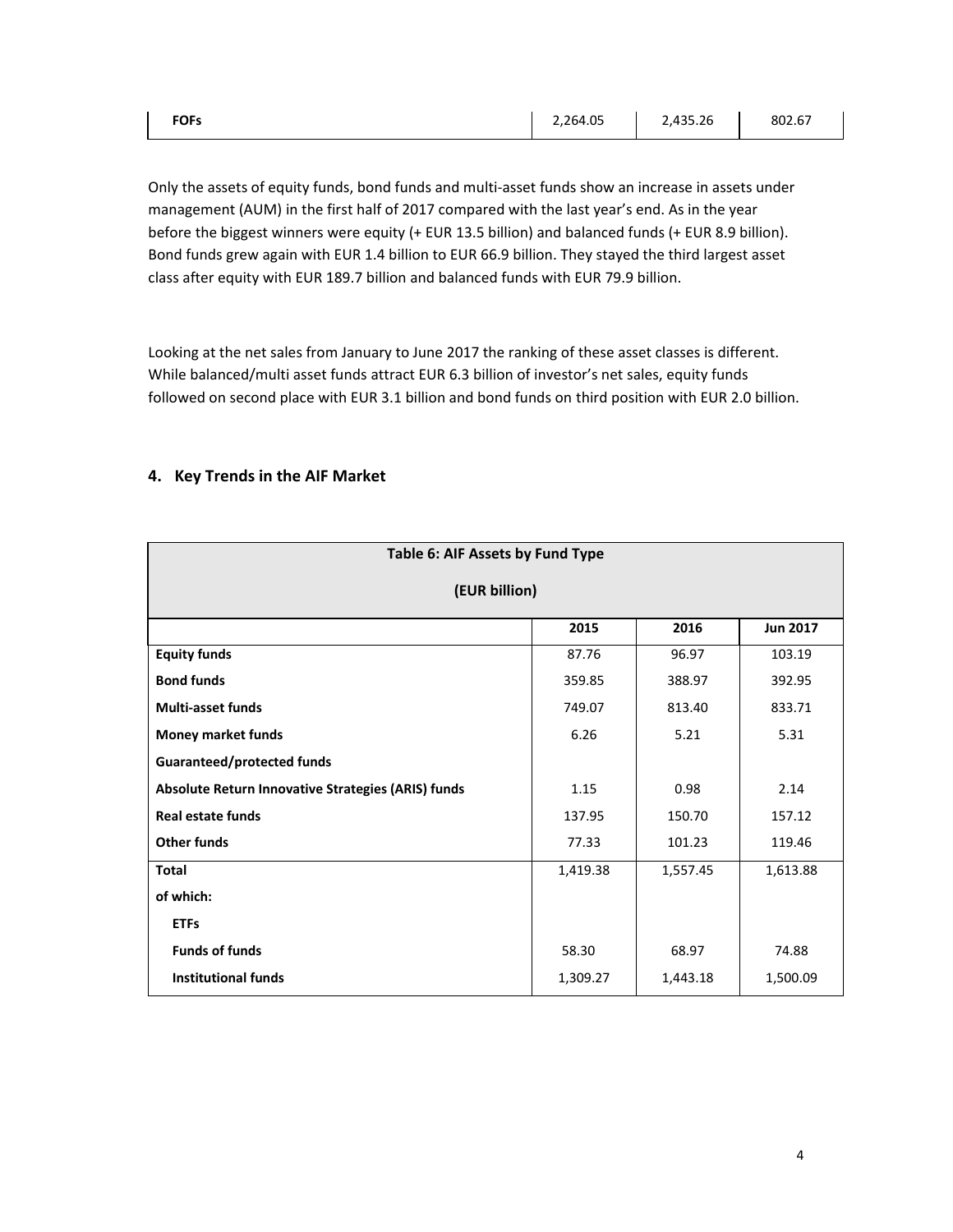| Table 7: Net Sales of AIF by Fund Type             |            |             |           |  |  |  |  |  |
|----------------------------------------------------|------------|-------------|-----------|--|--|--|--|--|
| (EUR million)                                      |            |             |           |  |  |  |  |  |
| 2016<br><b>Jan-Jun 2017</b><br>2015                |            |             |           |  |  |  |  |  |
| <b>Equity funds</b>                                | 6,909.19   | 8,573.81    | 2,821.54  |  |  |  |  |  |
| <b>Bond funds</b>                                  | 13,871.35  | 13,687.75   | 8,457.78  |  |  |  |  |  |
| <b>Multi-asset funds</b>                           | 78,022.85  | 44,770.91   | 17.226.39 |  |  |  |  |  |
| <b>Money market funds</b>                          | $-58.58$   | $-1,175.49$ | $-0.10$   |  |  |  |  |  |
| <b>Guaranteed/protected funds</b>                  |            |             |           |  |  |  |  |  |
| Absolute Return Innovative Strategies (ARIS) funds | $-85.85$   | $-207.49$   | $-160.87$ |  |  |  |  |  |
| <b>Real estate funds</b>                           | 8,857.86   | 12,112.45   | 6,820.96  |  |  |  |  |  |
| <b>Other funds</b>                                 | 16,821.07  | 19,864.66   | 9,358.24  |  |  |  |  |  |
| <b>Total</b>                                       | 124,337.90 | 97,626.60   | 44,523.94 |  |  |  |  |  |
| of which:                                          |            |             |           |  |  |  |  |  |
| <b>ETFs</b>                                        |            |             |           |  |  |  |  |  |
| <b>Funds of Funds</b>                              | 9,944.46   | 9,963.51    | 4,757.25  |  |  |  |  |  |
| <b>Institutional funds</b>                         | 119,380.97 | 93,358.42   | 40,465.23 |  |  |  |  |  |

At the end of June 2017, 82 percent by volume of the German investment funds were AIFs. Of the EUR 1,613.9 billion AUM only EUR 113.8 billion were assets of retail funds. EUR 1,500.1 billion are managed in funds only available for institutional investors called "Spezialfonds". Due to the fact that most of these funds are held by insurance companies or pension funds, the share of equities is quite low because of regulatory restrictions. Therefore it takes no wonder that more than 50 percent of the AUM of AIFs is held in balanced funds and another quarter in bond funds.

Year by year real estate funds were a growing segment. Since the end of 2014 the AUM of this asset class got up from EUR 127.7 billion to 157.1 billion at the end of June 2017. EUR 87.8 billion are invested in retail funds and EUR 69.3 billion in institutional funds.

The net sales of AIFs for retail investors in the first six months of 2017 were EUR 4.1 billion compared with the EUR 40.5 billion of institutional investors. But these EUR 4.1 billion are nearly the same figure as the net sales of retail AIFs in the complete year of 2016. With the total of EUR 44.5 billion AIFs did not reach half of the result of 2016, but usually net sales of institutional funds especially were better in the second half of a year. From January to June of this year all asset classes except two had inflows between EUR 17.2 billion (balanced funds) and EUR 2.8 billion (equity funds). The two with outflows are Absolute Return Innovative Strategies (ARIS) funds (EUR 0.2 billion) and money market funds (EUR 0.1 billion).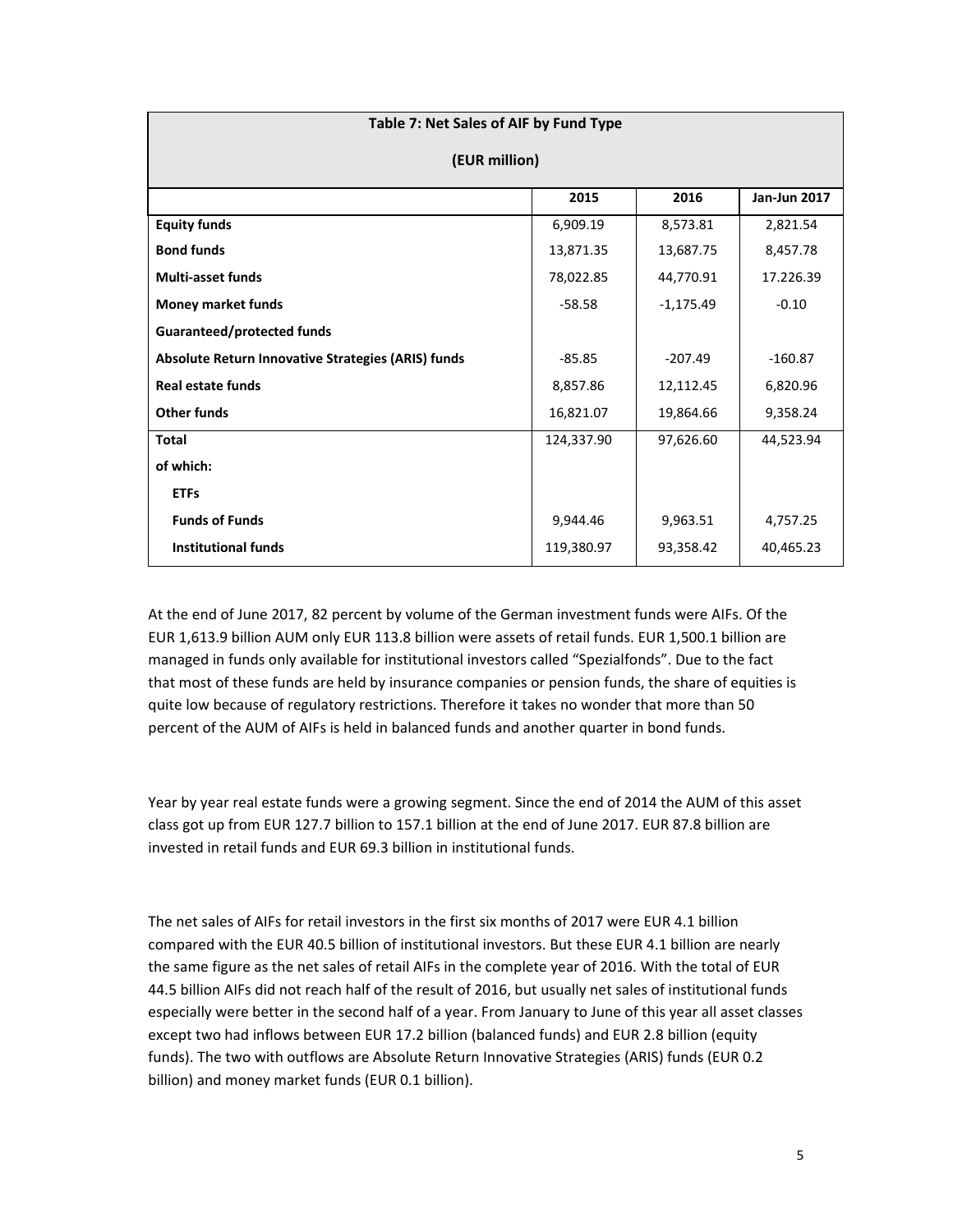## **5. Trends in the Number of Funds**

| <b>Table 8: Number of Funds</b>      |               |               |               |  |  |
|--------------------------------------|---------------|---------------|---------------|--|--|
|                                      | 2014          | 2015          | 2016          |  |  |
| <b>Home-domiciled UCITS</b>          | 1,643         | 1,739         | 1,754         |  |  |
| <b>Funds</b><br>≻                    | 1299          | 1311          | 1,288         |  |  |
| ⋗<br><b>Units</b>                    | 294           | 322           | 327           |  |  |
| <b>Classes</b><br>➤                  | 636           | 750           | 793           |  |  |
| <b>Home-domiciled AIF</b>            | 4,201         | 4,192         | 4,257         |  |  |
|                                      |               |               |               |  |  |
| Foreign funds (ISINs) registered for |               |               |               |  |  |
| sales                                | 9,349         | 9,561         | 9,890         |  |  |
| <b>By national promoters</b><br>≻    | $3,267^{(1)}$ | $3,430^{(1)}$ | $3,611^{(1)}$ |  |  |
| By foreign promoters<br>⋗            | 6,082         | 6,131         | 6,279         |  |  |
| <b>Fund Launches</b>                 | 466           | 443           | 448           |  |  |
| <b>Fund Liquidations</b>             | 466           | 381           | 348           |  |  |
| Fund Mergers (of which UCITS)        | 81(21)        | 112 (39)      | 104 (34)      |  |  |

Number of unit holders in millions

(1) Only ISINs which are part of the BVI statistics

Source: BVI, BaFin

The number of investment funds domiciled in Germany grew by 80 in 2016 (2015: 87), of which are 15 UCITS and 65 AIFs. The number of share classes rose from 750 to 793, while the number of units only grew by 5 to 327. The number of funds launches in 2016 was higher (448) than the number of fund liquidations (348). It was again above 100 as in the last year. 34 of 104 funds merged with UCITS.

At the end of 2016 the number of foreign funds registered for sale in Germany rose to 9,890 – 329 more than at the end of 2015. 3,611 funds or 37 percent of all foreign funds were launched by national promotors. This is 181 more than in 2015. The figures show that there is an ongoing interest of foreign and national promotors to come to the German market with investment funds launched abroad.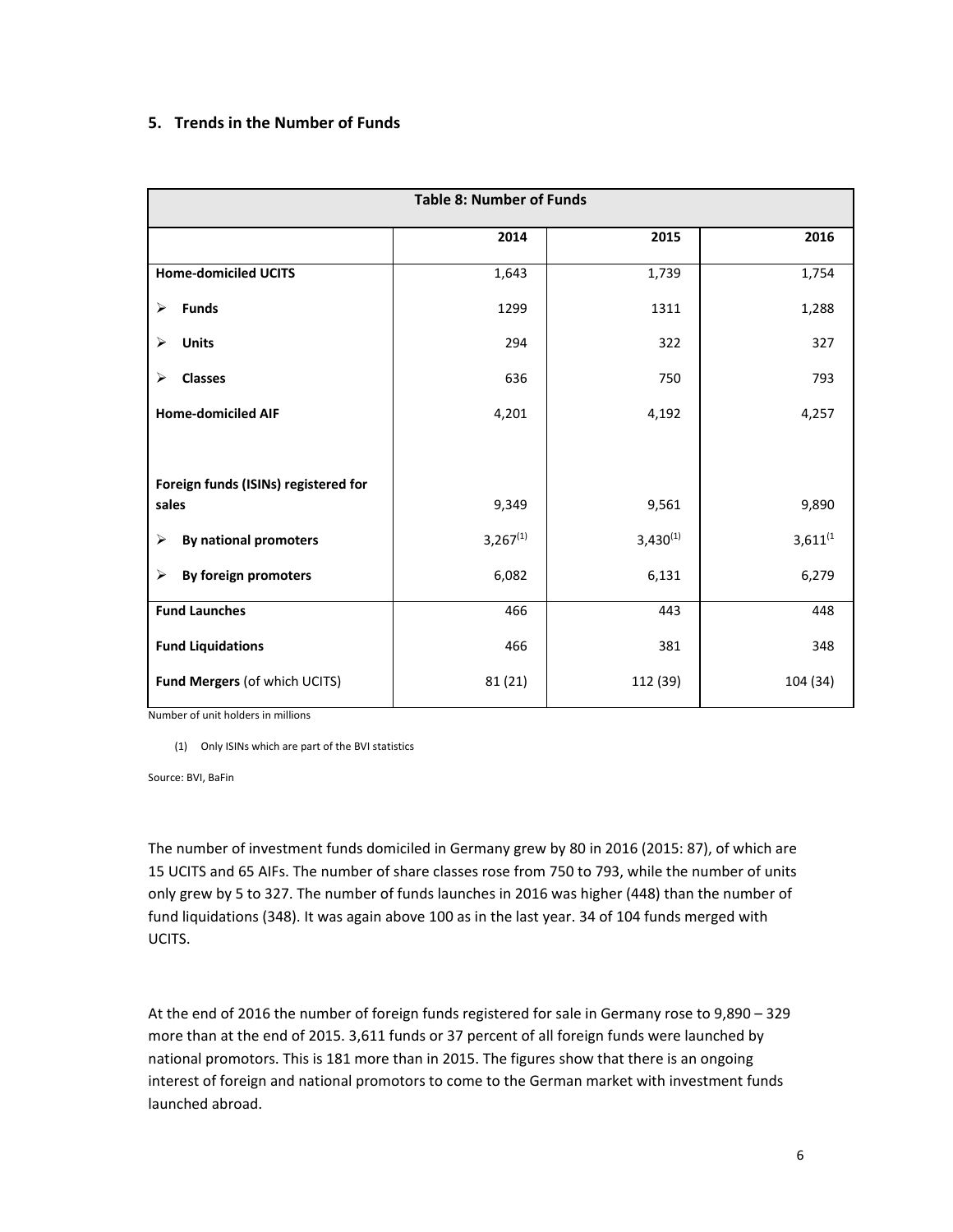# **6. Household Savings Allocation**

|                                 | <b>Table 9: Main Assets of Households</b> |         |         |         |         |  |
|---------------------------------|-------------------------------------------|---------|---------|---------|---------|--|
| (EUR billion)                   |                                           |         |         |         |         |  |
|                                 | 2012                                      | 2013    | 2014    | 2015    | 2016    |  |
| <b>Currency &amp; Deposits</b>  | 1,847.6                                   | 1,914.0 | 1,997.9 | 2,094.7 | 2,200.8 |  |
| <b>Debt securities</b>          | 200.1                                     | 179.0   | 162.2   | 139.8   | 127.4   |  |
| <b>Quoted shares</b>            | 446.8                                     | 487.6   | 508.9   | 555.9   | 590.5   |  |
| <b>Life &amp; Pension funds</b> | 1,769.2                                   | 1,855.5 | 1,934.9 | 2,029.3 | 2,113.4 |  |
| <b>Investment funds</b>         | 373.4                                     | 398.3   | 442.5   | 484.8   | 517.8   |  |
| ≻<br>Direct ownership           |                                           |         |         |         |         |  |
| Via life ins. policies<br>≻     |                                           |         |         |         |         |  |
| Other                           | 37.1                                      | 36.7    | 35.8    | 37.1    | 35.6    |  |
| <b>Total financial assets</b>   | 4,674.2                                   | 4,871.2 | 5,082.2 | 5,341.6 | 5,585.5 |  |
| <b>Total net wealth</b>         | 4,674.2                                   | 4,871.2 | 5,082.2 | 5,341.6 | 5,585.5 |  |

Source: Deutsche Bundesbank

| Table 10: Net Asset Acquisition by Households |           |           |           |           |           |
|-----------------------------------------------|-----------|-----------|-----------|-----------|-----------|
| (EUR million)                                 |           |           |           |           |           |
|                                               | 2012      | 2013      | 2014      | 2015      | 2016      |
| <b>Currency &amp; Deposits</b>                | 74,420    | 66,590    | 83,800    | 96.600    | 107.000   |
| <b>Debt securities</b>                        | $-17,390$ | $-17,810$ | $-18,000$ | $-17,500$ | $-12.300$ |
| <b>Quoted shares</b>                          | -80       | $-410$    | 12,170    | 15,000    | 18.100    |
| Life & Pension funds                          | 76,900    | 74,540    | 75,720    | 82.700    | 84.300    |
| <b>Investment funds</b>                       | $-3,420$  | 10,040    | 24,700    | 31,400    | 24.200    |
| Other                                         | 16,990    | 13,090    | -21,110   | $-24.300$ | $-26.500$ |
| <b>Total financial assets</b>                 | 147,410   | 146,040   | 157,280   | 183.900   | 194.800   |

Source: Deutsche Bundesbank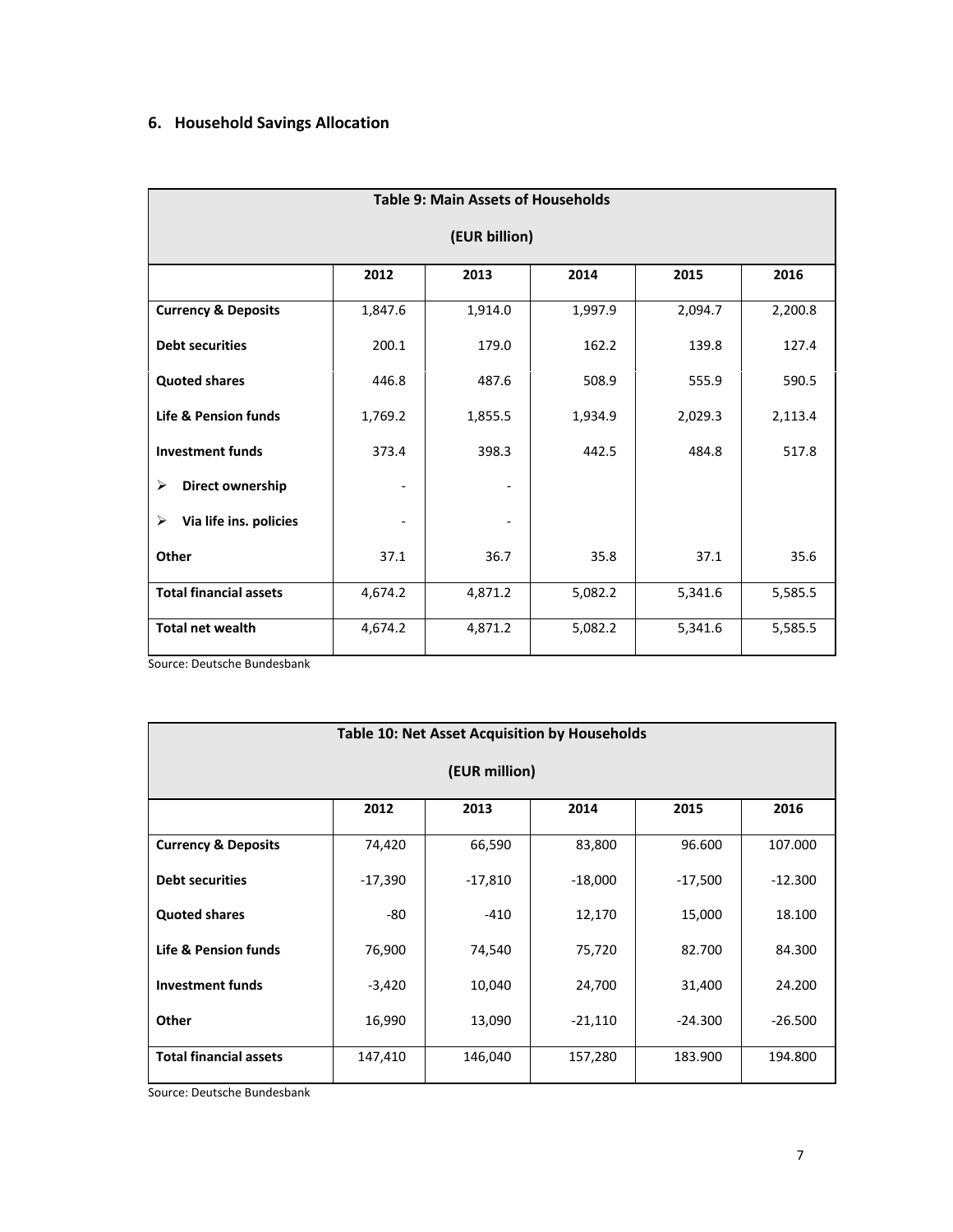The German household savings reached a new high with EUR 5,586 billion in 2016. It topped the last year's result of EUR 5,342 billion by EUR 244 billion or 4.6 percent. The assets invested in investment funds showed a steady growth since 2011. The EUR 517.8 billion in 2016 were 9.27 percent of the total financial wealth (2015: 9.08 percent). Life and pension funds keep the second place with EUR 2,113 billion behind currency & deposits with EUR 2,200 billion. With net asset acquisition by households it was the same situation: currency and deposits on first place with EUR 107 billion, life and pension funds on second with EUR 84 billion. The steady growing net acquisition of this segment since 2013 from EUR 75 billion to EUR 84 at the end of last year is a good sign for the investment funds industry. Insurance companies and pension funds are the main stakeholders using "Spezialfonds" for investment purposes. A large percentage of this money is indirectly managed by investment fund professionals for private persons.

Another process noticed last year went on. Debt securities declined since 2011 from EUR 211 billion to EUR 127 billion in 2016. On the other hand quoted shares climbed up from EUR 404 billion (2011) to EUR 591 billion (2016).

The total net acquisition by household in 2016 reached a new all-time high with EUR 195 billion, which was EUR 11 billion more than in 2015. Investment funds with EUR 24 billion had a share of 12.4 percent of the total net acquisition by households. Quoted shares reached EUR 18 billion, while debt securities saw a steady outflow since 2011 with EUR 12 billion in 2016. This shows an interest of households looking for an opportunity to get higher yields. Nevertheless currency and deposits as well as life and pension funds accounted again for the biggest piece of the net acquisition in 2016.

#### **7. Regulatory Developments**

#### **AIFMD**

According to article 69 of the AIFMD, the first review of this Directive is to start in July 2017. BVI has developed a concept for further distinguishing the broad range of AIFs. In our view, it would make sense to define a subset of AIFs which apply certain limits to leverage (so-called "Low Leverage AIFs") and to extend the EU passport for such AIFs to a new category of "semi‐professional investors". This would also support the goals of Capital Market Union to enhance cross‐border distribution and facilitate capital market investments from new groups of investors.

As regards cross‐border distribution, BVI welcomes the Commission's initiative to take down the existing barriers in relation to both AIF and UCITS marketing across the EU. In our view, some of the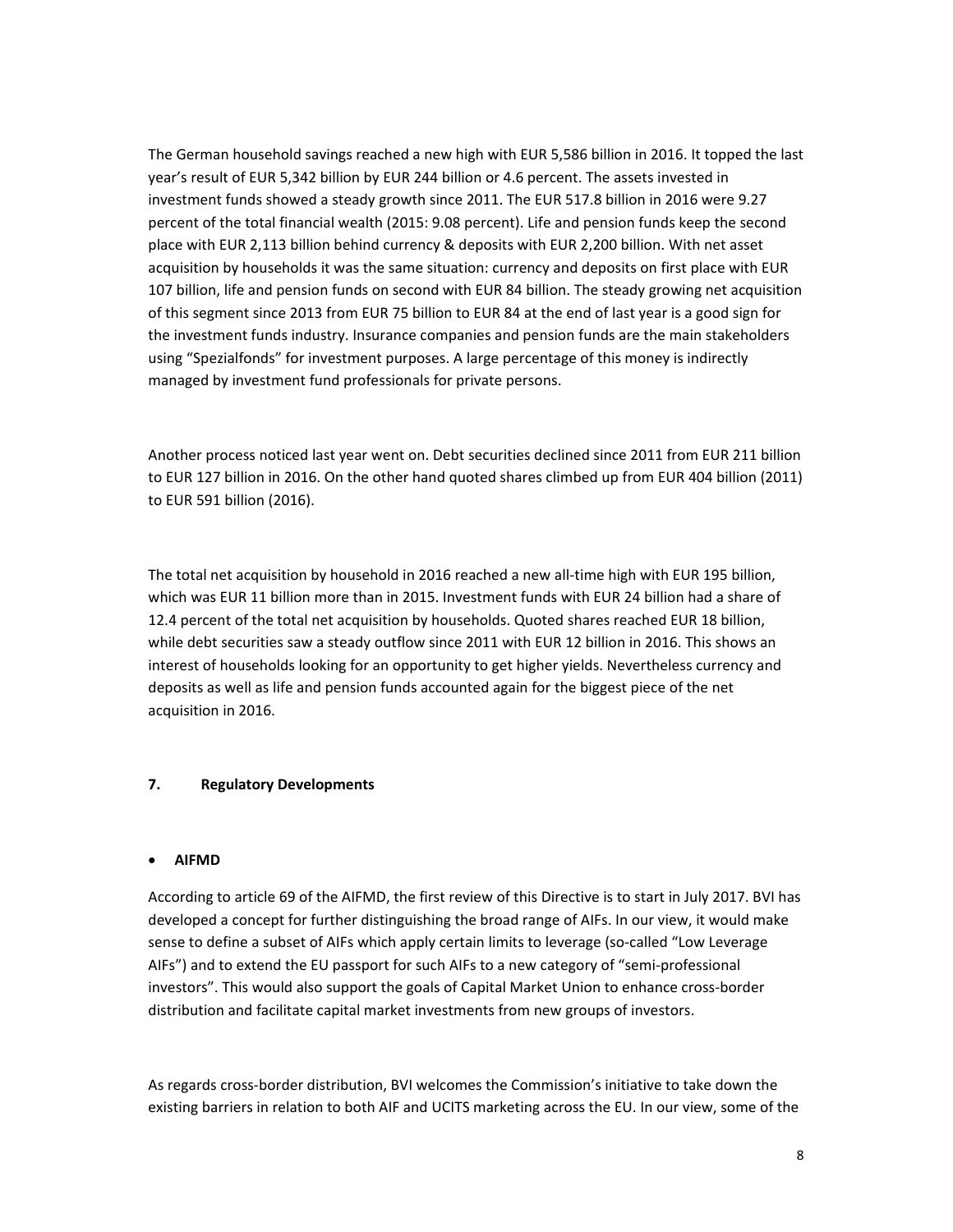persisting deficiencies such as common definitions on pre‐marketing, marketing and private placement could be tackled by Level 3 measures and thus may be easy to achieve. While ESMA should not be considered universally responsible for dealing with any shortcomings, we believe it can provide valuable guidance and serve as an information hub for all NCAs and market participants. In consequence, we see the case for further harmonising the marketing standards for investment funds making use of the EU passports for marketing their units cross‐border.

Significant improvement for which legislative action might be required would further comprise:

- Defining a European semi-professional investor type, e.g. by drawing a parallel to the EuSEF and EuVECA Regulations and expanding the AIFMD passport regime to that new investor type.
- A system where all NCAs would have to rely on approval and information provided by the home Member States' NCAs.
- Allowing for a private placement regime for all types of funds.
- Improving the European transaction processing landscape for funds, e.g. by further harmonisation and standardisation in trading, clearing, settlement, custody, asset servicing (including identification of investors and distributors) of fund units and shares.
- Streamlining the notification process, i.e. by providing clarity about suspension of notice period in case NCA requests further amendments and by investigating whether UCITS should at all undergo the notification process for cross-border marketing since they have been authorised in one Member State in accordance with the harmonised rules of the EU UCITS regime.

## **MiFID II / MiFIR**

Open‐ended real estate funds are the dominant type of open‐ended retail AIFs, which, according to ESMA, are by definition considered complex. For these funds, however, a shift to UCITS is precluded since real assets are not eligible for a UCITS. Besides open-ended real estate funds, there are only a small number of open‐ended retail AIFs available. We have seen a shift in open‐ended retail AIF other than real estate funds to UCITS structures already under the AIFMD implementation. For securities funds, the difference between UCITS and AIFs regarding eligible assets and investment limits decreased.

The question how asset managers in Germany will finance research in future remains a business decision. Legally, MiFID II rules only apply to management companies for segregated accounts and in case they act as portfolio manager for another management company. Since the market will shift due to the new rules for MiFID firms, brokers will at least partly price their research in future separately; this will also have an impact on the payment of research by management companies. BaFin therefore agreed that management companies will be allowed to deduct research costs from the fund's assets as expenses up to a maximum determined by the management company in the fund rules. Besides this, research costs could also be included in the management fee or a cost lump sum.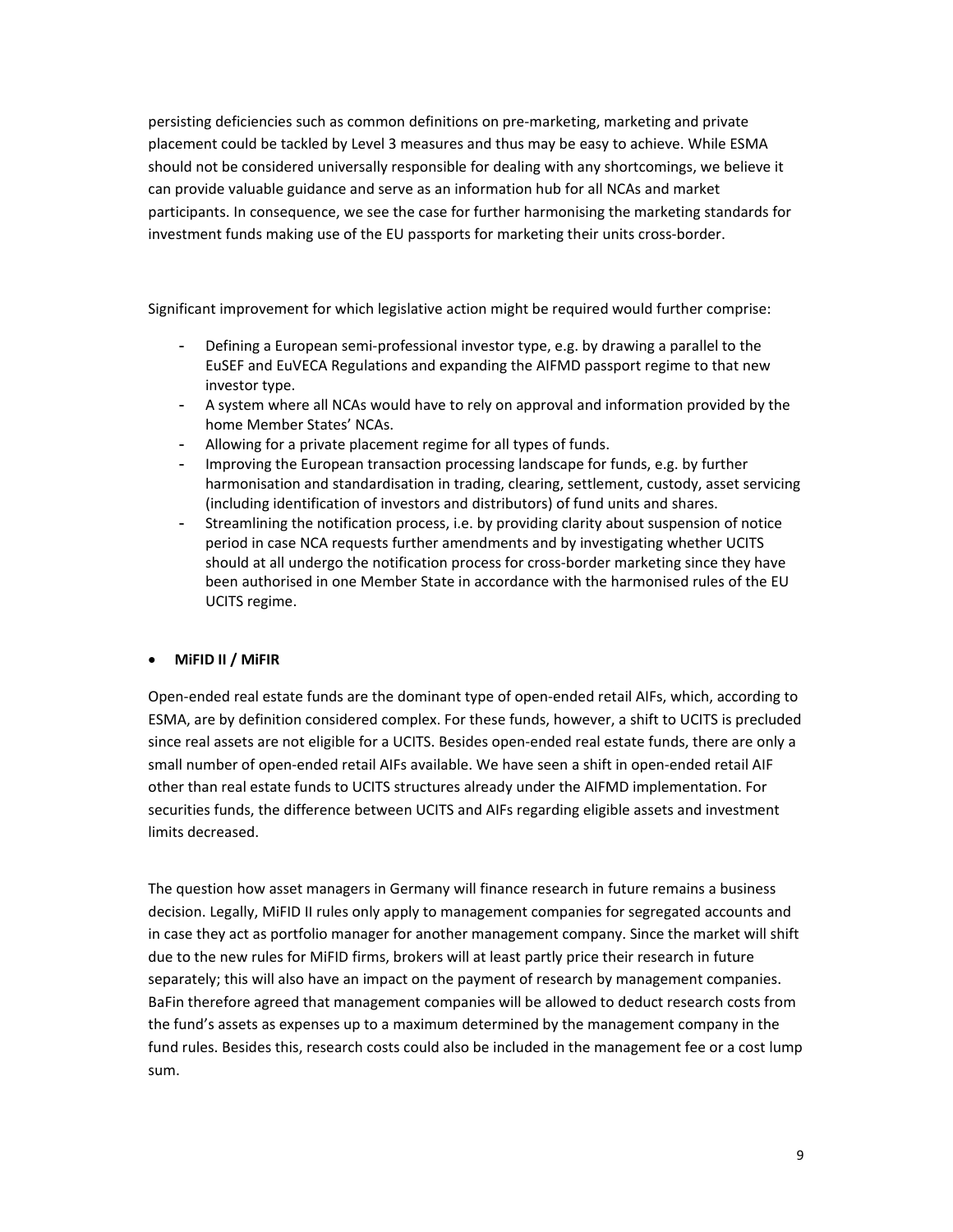#### **ELTIF**

We are not aware that any ELTIF has been launched in Germany. From the perspective of professional investors such as insurance companies, the regulatory conditions for investing in ELTIFs are not yet attractive. ELTIFs feature no distinct advantage for professional investors as compared to "ordinary" AIFs, since it is already possible to launch professional infrastructure funds under the AIFM framework, particularly as "Spezialfonds", and to market them cross‐border under the AIFMD passport without being subject to restrictions on the range of eligible investments and the fund's lifetime.

## **IFRS 9**

IFRS 9 will be implemented on 1 January 2018 and brings about changes to how long‐term investment can be accounted for. BVI shares EFAMAs concerns that these accounting changes may lead to institutional long-term investors switching from funds to segregated mandates. BVI keeps observing these developments.

## **EMIR**

The EU Commission agreed to extend the clearing obligation for small financial counterparties (category 3) until 21 June 2019. BVI supports such an approach to relieve small financial counterparties (UCITS/AIFs) with a limited clearing volume from the clearing obligation. BVI strongly shares the evidence that for the smallest financial counterparties with a limited clearing volume such as UCITS/AIFs (category 3) it is economically unfeasible to fulfil the clearing obligation.

Highly regulated German investment funds (UCITS/AIF) belong mainly to clearing category (3) albeit a few funds are above the EUR 8 billion threshold calculated individually at fund level and are therefore classified within category (2). Our small and medium‐sized members with a limited volume of clearing activity face difficulties to find clearing members and to set up legal and operational arrangements with them for accessing a CCP. The negotiation power of such financial counterparties is limited when interacting with clearing members. Furthermore, clearing members are less willing to offer client clearing services beyond their most important and biggest clients largely due to the stringent capital requirements applicable to them (e.g. BCBS Leverage Ratio).

Due to the low number of transactions and the limited clearing volume executed by our small and medium sized members, using a clearing member will become disproportionately more expensive as the high basic fees are calculated independently of the transaction. Some clearing members do not offer a cost‐effective client clearing model which is a good offer for our small and medium‐sized member firms.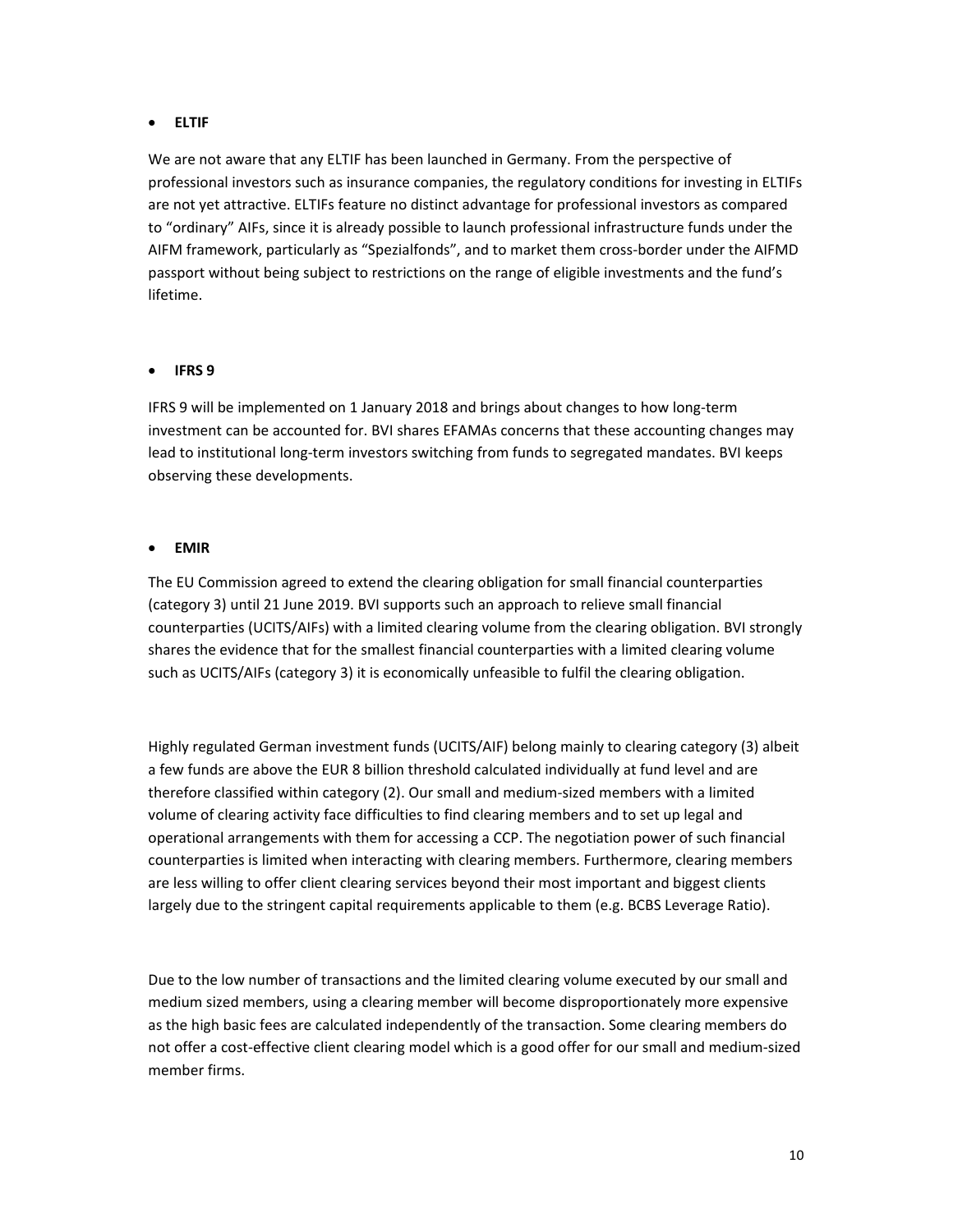Some German management companies have already significantly invested in the clearing infrastructure to obtain indirect clearing access through a clearing member to a CCP before the compliance deadline. Such management companies have already successfully tested the CCP clearing of e.g. the eligible IRS products and are therefore ready to start the mandatory clearing set in the RTS for category (3). Hence, financial counterparties (e.g. UCITS/AIF management companies) belonging to category (3) should be able to (further) clear the envisaged IRS/CDS products through a CCP on a voluntary basis before the clearing obligation takes effect and should not be prevented from doing it. An obligation to provide the service "at cost" would even more help to enlarge the clearing market.

## **NEW ‐ Securities Financing Transaction Regulation (SFTR)**

The Securities Financing Transaction Regulation defines transparency and reporting rules to respect when using repos and securities lending transactions. BVI members will implement the reporting obligation for UCITS/AIFs.

#### **Benchmarks**

The Benchmarks Regulation has already entered into force and the majority of its provisions will be applicable as of January 2018. As regards the Level 2 measures, the Commission will soon publish a consultation on the delegated acts and ESMA has already finalised its RTS, both of which (delegated acts and RTS) will be submitted to the European Parliament and the Council for the final adoption.

Our members will start to implement the requirements.

## **Responsible Investment**

 $\overline{a}$ 

Besides the implementation of European legislation such as the non‐financial disclosure requirements, there have not been any developments relating to the legal framework on responsible investment in Germany.

BVI revised its Rules of Conduct in 2016.<sup>1</sup> Following a new approach, BVI members have to either comply with the rules or explain any deviation. The BVI guidelines for responsible investment were incorporated in the Rules of Conduct and strengthened. A new chapter of the Rules of Conduct now comprises requirements regarding responsible investment, ESG funds and engagement.

<sup>&</sup>lt;sup>1</sup> www.bvi.de/fileadmin/user\_upload/Regulierung/BVI\_Wohlverhaltensregeln\_en.pdf.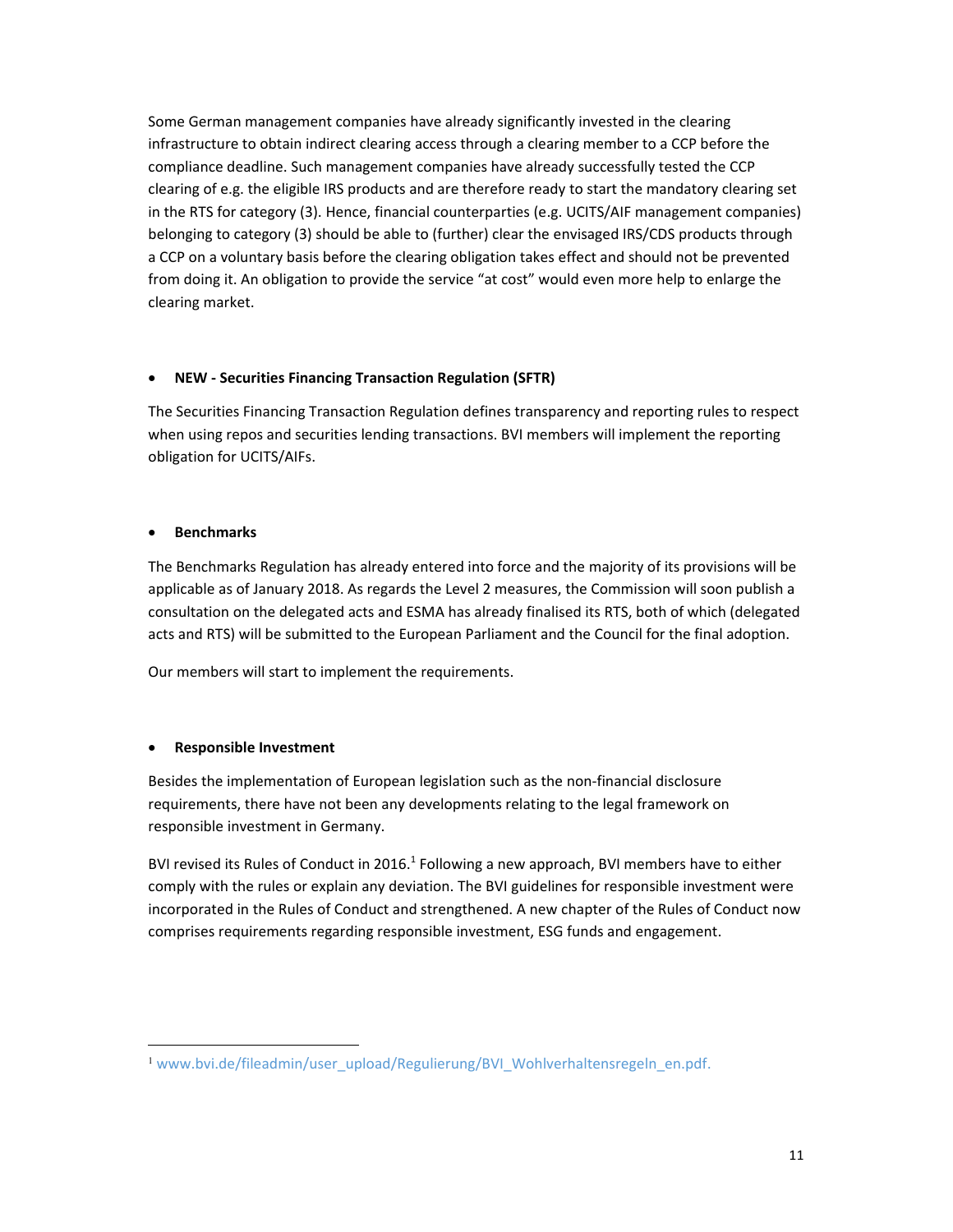#### **Corporate Governance**

Minor amendments to the stock corporation act came into force in 2016, however, this did not comprise significant changes to the corporate governance environment. Beside the BVI Rules of Conduct which also strengthened the understanding of shareholder engagement for BVI members, a private initiative released guiding principles for the dialogue between investors and German supervisory boards.

#### **Shareholders' Right Directive**

Shareholder engagement has already been discussed in Germany during the last few years. Recently the German Corporate Governance Code was amended, recognising shareholder engagement. Whether the Shareholders' Rights Directive will have a significant impact on the long‐term engagement cannot be foreseen today. We believe that it will generally facilitate the discussion.

#### **8. Pensions**

#### Personal pensions

From January 2016 to the end of June 2017 the number of investment fund based Riester pensions rose by 70,000 contracts. While building loan contracts also showed growing sales figures, insurance contracts and bank saving plans decreased in a moderate way. By end of June 2017, the total number of investment fund based saving plans amounted to 3,195,000 contracts. Considering an existing saturation of the market, negative media coverage in foregoing periods and continuously low interest rates, declining sales figures were not surprisingly. Currently 19 percent of the 16.5 million Riester contracts are investment fund based products. "Riester" pension is a third pillar pension product enjoying state support through matching state contributions and tax benefits.

On 1<sup>st</sup> of July 2013 a new statute ("Altersvorsorge-Verbesserungsgesetz"), aiming at improving certain aspects of state supported private pension contracts, entered into force. A vital objective of this initiative is the implementation of a standard information document for all types of state supported private pension products ("Riester" and "Rürup" contracts) in order to enhance transparency in the private pension market. Obligatory application of the new information document was on  $1<sup>st</sup>$  of January 2017.

The latest refom package, which aims to boost occupational pension coverage, also contains amendments regarding Riester pensions. The main issues are described below.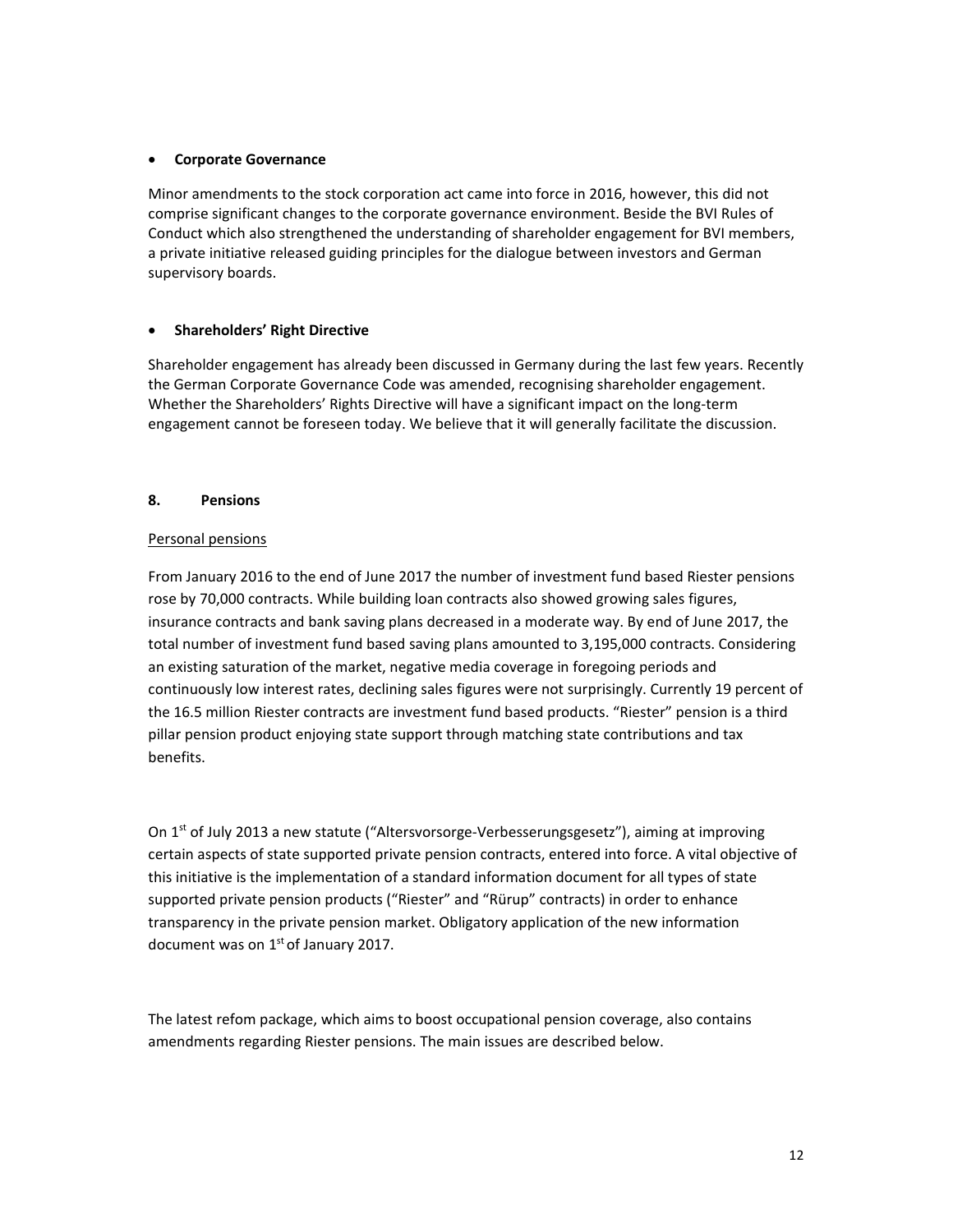#### Occupational pensions

From 2018, a new legal framework – the Betriebsrentenstärkungsgesetz – will come into effect.

- In future, occupational pension plans can be set up without guarantees as part of collective bargaining agreements (so-called social partner model). It is even forbidden for the employer, pension provider or any third parties to give the plan members a guarantee. Up to now defined contribution plans have not been possible in Germany.
- Another important improvement is auto-enrolment. The new framework creates legal certainty for employers and social partners to automatically enrol employees in a pension plan if they are given an opting‐out solution. In addition, the maximum tax‐free contributions are increased as well as subsidies for integrating low‐income workers into occupational pension plans and for setting up plans at SMEs are introduced. Also the government subsidies provided under the personal pension product "Riester" are raised.
- Further, low‐income pensioners get allowances for occupational and personal pension income so that this income is not fully deduced from the minimum income provided by the state.

## **9. Tax Rules, VAT Rules and Double Tax Treaties**

In 2016, the legislator introduced a completely new tax regime. While many technical details remain to be clarified, the following key principles shall apply for mutual funds from 2018:

- new "intransparent" tax regime
- funds (domestic as well as foreign) will be subject to corporate taxation (15 %) on domestic dividends, income/gains from domestic real estate and domestic income which is subject to limited tax liability in Germany; other income and gains are not subject to taxation on fund's level
- for accumulating (non‐distributing) funds: lump‐sum taxation at investor level with an amount of 70% of the German basic interest rate (e.g. today around 0,6%)
- in case of an equity fund (i.e. investment in equities at least 51%), a certain percentage of the distribution, the lump‐sum and the capital gains from the sale of the fund units are tax exempt at investor level (30% natural persons; 80% institutional investors)
- in case of a real estate fund (i.e. investment in real estate at least 51%), 60% of the distribution, the lump‐sum and the capital gains from the sale of the fund units are tax exempt at investor level (respectively 80% if at least 51% investment in foreign properties)
- fund distributions (generally subject to flat rate WHT of 25%) reduce the lump‐sum, lump‐sum reduces capital gains in case of redemptions/sales of fund units.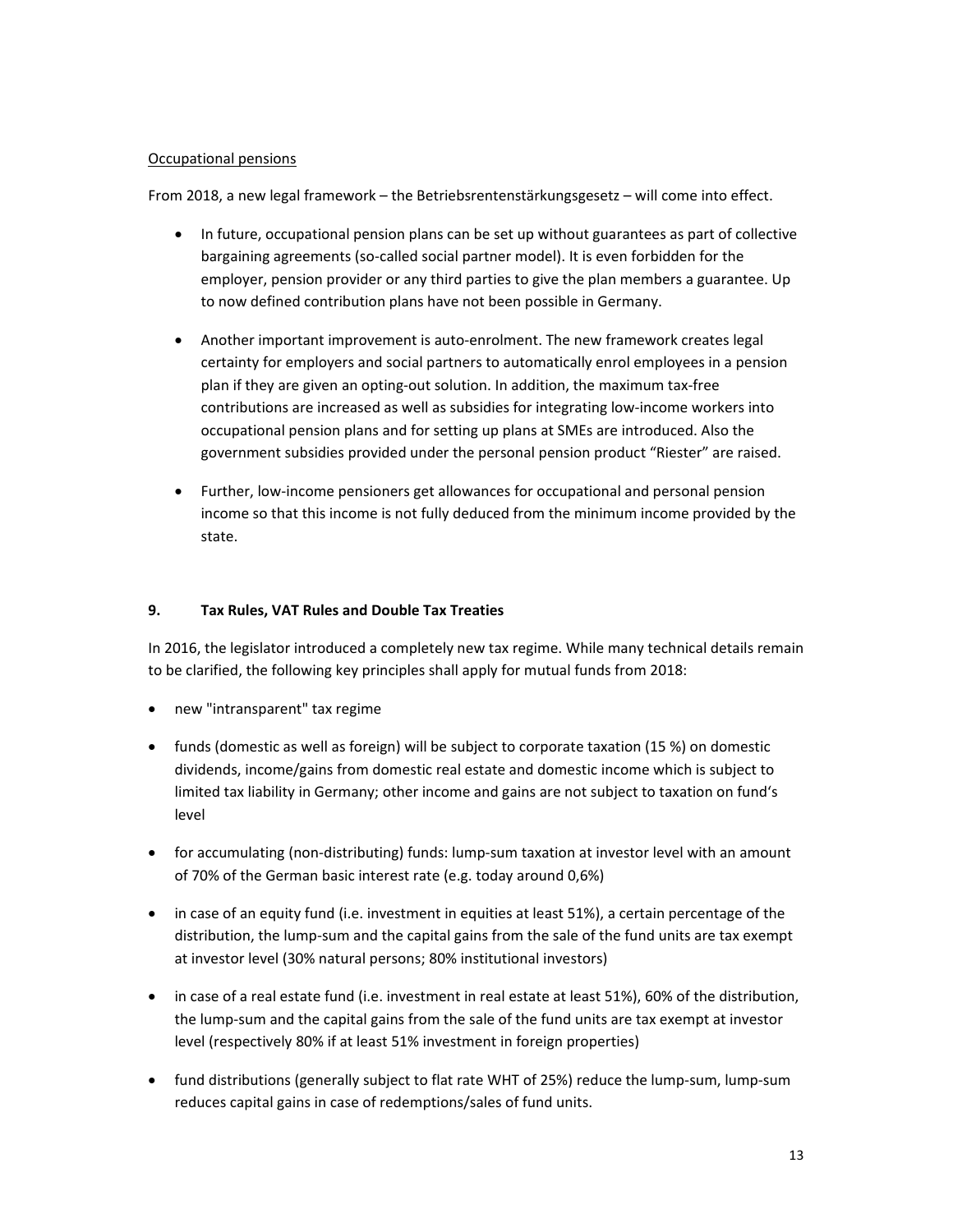#### **10. Investment Management Governance**

BVI has adopted its revised "BVI rules of conduct" in 2016. In addition to their legal obligations, asset managers should observe the voluntary principles and codes set forth in the rules of conduct. They inform their investors in a suitable manner as to whether and to what extent they comply with these rules of conduct. They may deviate from these rules of conduct but are obliged to disclose any such deviations on an annual basis and explain them ("comply or explain"). This enables asset managers to respond flexibly to company‐specific or investor‐/investment appropriate requirements. The rules of conduct apply to the management of both open-ended and closedended funds. To the extent that individual rules are not applicable in view of the respective investment strategy (such as benchmark‐oriented investing or property investments), business activity or organisational structure, deviations do not need to be explained separately. The new rules of conduct have entered into force by 1 January 2017 but with a transitional period of nine months.

In January 2017 BaFin published its revised Circular on minimium requirements for risk management for investment management companies (InvMaRisk, now KAMaRisk). https://www.bafin.de/SharedDocs/Downloads/DE/Konsultation/2016/dl\_kon-1116 clean.pdf? blob=publicationFile&v=3

Numerous passages are deleted as there are now statutory regulations in the German Investment Code (KAGB) and in the Delegated Regulation (EU) No 231/2013. Minimum requirements for the risk management of AIF investment firms which loan money for account of the AIF or invest in non‐ securitised loans have been newly added (Section 5).

#### **11. Fund Standards and Distribution**

In 2016, BVI continued its work on the new FundsXML 4.0 version together with colleagues from Austria, Denmark, France, Luxembourg and the Netherlands. This new version was published in February 2017. It includes the data items of the Tripartite Template for Solvency II reporting and the latest at that time available version of the EPT/CEPT for PRIIPs. The new schema uses a modular concept which allows the easy integration of new data requirements with a specific node as well as the limitation of data items which are only of relevance for selectable use cases. The work on the schema will go on during 2017 to integrate the latest regulatory reporting requirements of PRIIPs, EMIR and MiFID II.

BVI is very active in the following standardisation areas with respect to identifiers:

• LEI

• UTI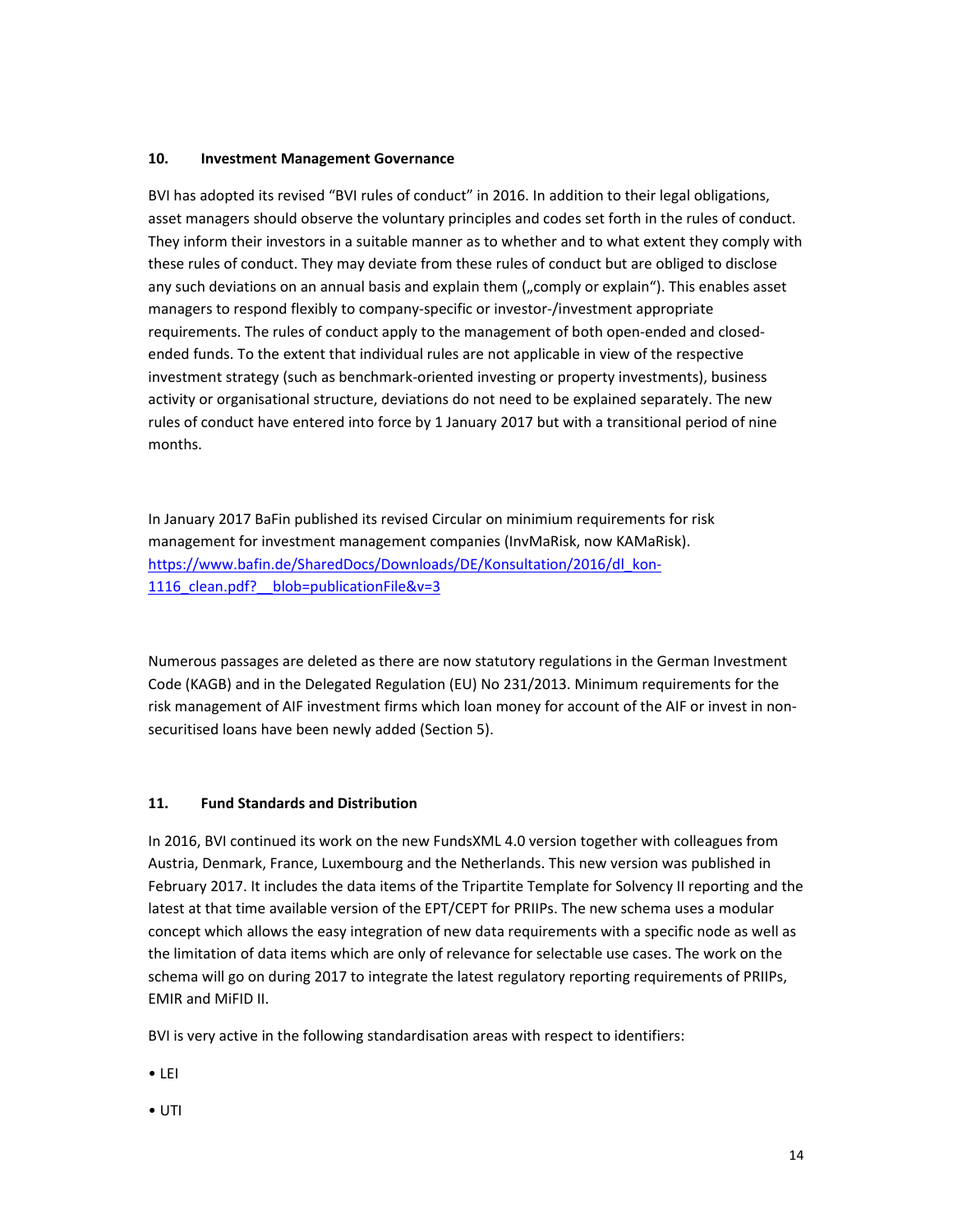#### • UPI

#### **11.2. Distribution**

MiFID II will have a significant impact on the distribution activities in Germany. MiFID firms dominate distribution of investment funds. IFAs, which are as of today exempt from MiFID, will remain so in future; equivalent rules have been and will be implemented though. Consequently, the market is preparing for the MiFID implementation with a specific focus on the target market requirements as well as the cost transparency where distributors in particular require the management companies' support. Some of the German distributors cover a significant number of different financial instruments. Whether MiFID II will require them to reduce their product range remains to be seen.

## **12. Other Activities of the Association**

## *Domestic lobbying activities*

In September 2017, Germany elects the members of the 19th German Bundestag and therefore a new German Federal Government. In 2016, even one year ahead of the election, political parties in Germany started to define their visions of Germany's future. And very soon it became obvious that the Christian Democratic Union (CDU), their smaller counterpart the Christian Social Union (CSU) and the Social Democratic Party (SPD) which all three form the reigning grand coalition would seek no further term together. Instead the unfolding political campaigning emphasises the divergences that had been left untouched for almost three years. BVI therefore is well aware of possible negative narratives concerning financial regulation and monitors the process thoughtfully while promoting its own view on regulatory key areas. In particular we advocate for the need to maintain the competitiveness of investment funds via a level playing field with other financial products and to further improve the quality of information provided to consumers of investment products, funds and unit‐linked insurance policies. In addition we strongly criticise the prospects of inappropriate taxation of investment funds and support initiatives to eliminate and avoid over-regulation. BVI is committed to remain proactive in the election process and to keep working with all political stakeholders to reach the best possible regulation for the investment fund industry in Germany.

#### *Conferences, seminars and workshops*

Seminars, conferences and workshops play a vital role for our members. In 2016 and in the first half of 2017 we arranged more than 700 meetings in Frankfurt with 16,500 participants. The number of seminars amounted to more than 100 including 22 webinars for around 1500 users. BVI also arranges three to four high level conferences in Frankfurt, Berlin and Brussels, among them the BVI Asset Management Conference, the Fund Operations Conference and our Brussels and Berlin receptions. Speakers range from politicians, economists to EU officials.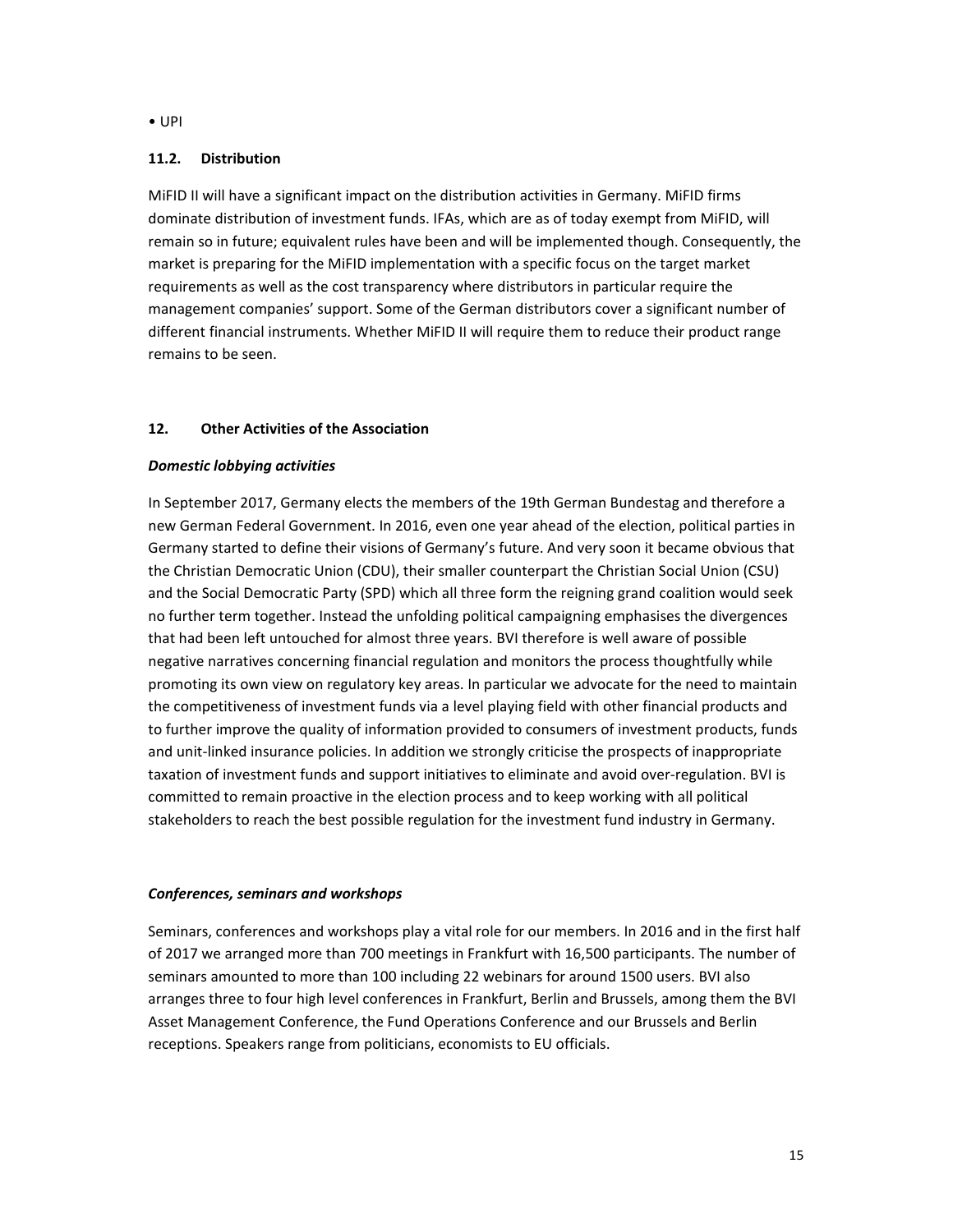#### *The BVI's investor educational initiative: Hoch im Kurs*

The BVI investor educational initiative "Hoch im Kurs" aims to foster financial education especially among young people. The initiative started in 2006 and is designed to provide teachers and students alike with basic information on economic interrelations and capital markets. BVI brings together schools and financial experts who are talking about financial topics such as money management or how to provide for retirement. Since the beginning of 2016 the matching process is handled automatically with online registration forms. About 750 schools have already booked an expert.

#### *Surveys*

Research in the field of corporate governance assessed the extent to which BVI's voting guidelines had been observed in general meetings by public limited companies. The study has exposed the need for further efforts in order to improve corporate governance by some issuers.

#### *BVI's website*

The English website www.bvi.de/en comprises five sections which provide information about latest news, capital investment, regulatory issues and statistics on the German fund market as well as about BVI and its members.

#### *Publications*

The BVI's offer in terms of publications comprises informative brochures, edited versions of the German Capital Investment Code as well as of other relevant legal texts:

- Annual report "BVI 2017. Data. Facts. Perspectives.": In addition to key statistical data on the investment industry in Germany, the report offers insights into the association and its political work.
- "BVI. Advise. Arrange. Communicate." provides information on the services and performance of our association.
- "Open‐ended mutual funds. Flexible and protected from insolvency." contains basic information about mutual funds.
- "Mutual funds and retirement savings" provides information about the role of open‐ended investment funds in pension plans.
- The compilation of legal texts "Investment Law 2016" comprises the German Capital Investment Code (volume 1), national and EU regulations (volume 2) and other EU sources of law (volume 3).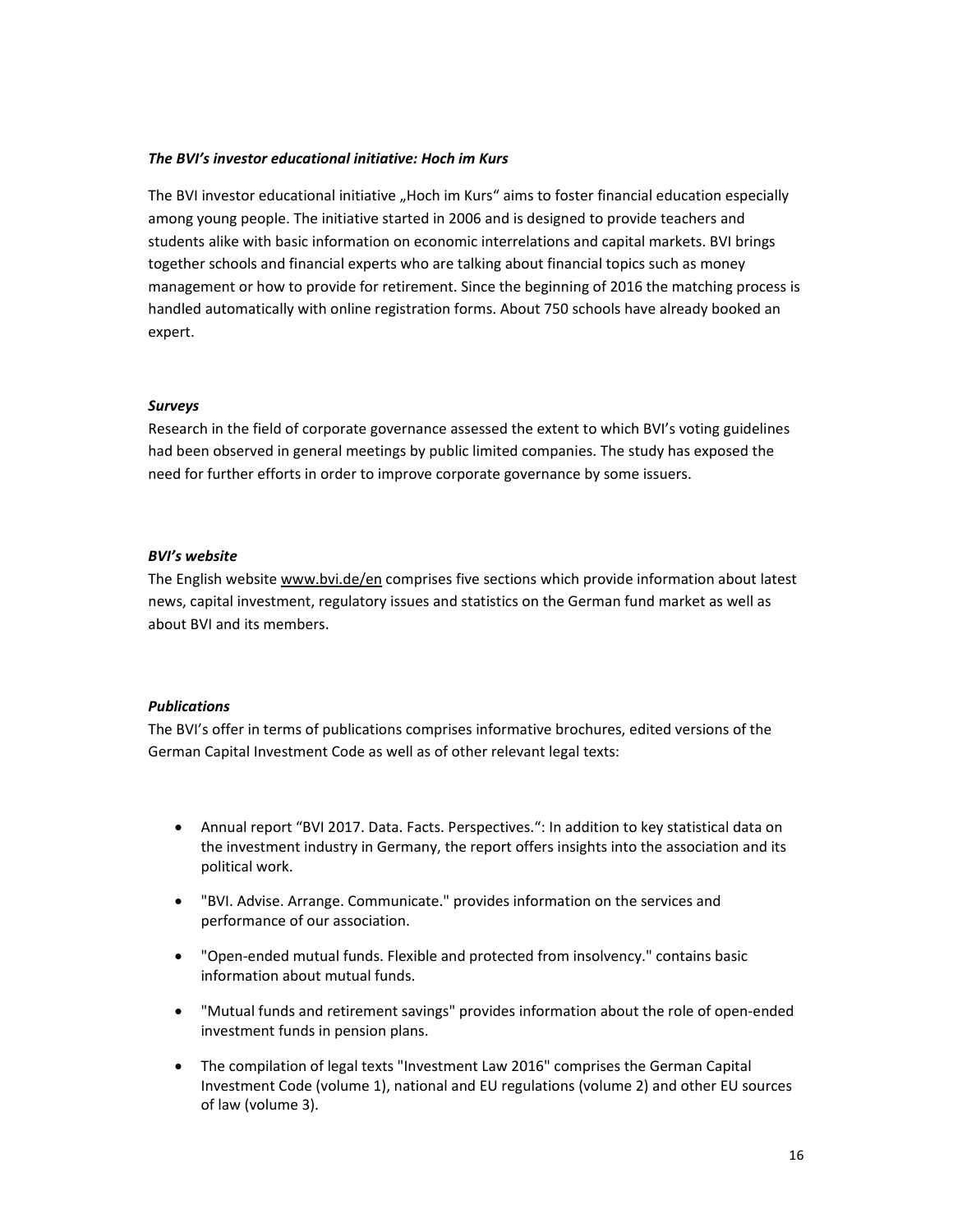- The compilation of legal texts "Investment Tax 2016" contains the Investment Tax Law coming into effect 2018 and other national and international sources of tax law.
- Given the huge changes awaiting the industry through the investment tax reform 2018 for funds the BVI decided to release the brochure "Investment tax reform compact" highlighting the key points of the reform. Updates can also be found online.
- "Open‐ended mutual funds. Flexible and protected from insolvency." contains basic information about mutual funds. We are currently working on a relaunch of the brochure, which is planned to be published in Q4 2017.

These and other BVI publications can be downloaded from the website and some of them ordered as printed version. The brochures are available in German language only.

## *BVI Consumer Protection Efforts: Ombudsman Scheme for Investment Funds*

The Ombudsman Scheme for Investment Funds of BVI stands for independent and impartial consumer dispute resolution. It was launched in 2011 and provides for the out‐of‐court dispute settlement between consumers and providers of German retail investment funds.

The so-called Funds Ombudsman is a vital part of BVI's activities to improve consumer protection and to restore and maintain confidence in the financial markets. Based on the EU Directive on Alternative Dispute Resolution (ADR) and the Regulation on Online Dispute Resolution (ODR) it offers a high standard, easily accessible, efficient, fast and cost saving dispute resolution procedure to retail investors.

As arbitrators BVI has appointed two formerly high‐ranking judges in consultation with the German Federal Office of Justice and the Federation of German Consumer Organisations (vzbv). The arbitrators and their staff act independently and are not bound by any instructions neither from BVI nor the industry. The arbitrator´s office is located in Berlin. The arbitration itself is subject to a special code of procedure which has been approved by the German Federal Office of Justice as well and empowers the arbitrators to impose binding solutions on fund providers up to an amount under dispute of EUR 10,000.

Since its foundation, the BVI Ombudsman Scheme has matured as a respected cornerstone of consumer protection in the area of investments in the capital markets. It dealt with roughly 1,400 consumer complaints over time and is represented in important committees like the Consumer Protection Advisory Board of the Federal Financial Supervisory Authority BaFin and the Financial Dispute Resolution Network (FIN‐NET) of the European Commission.